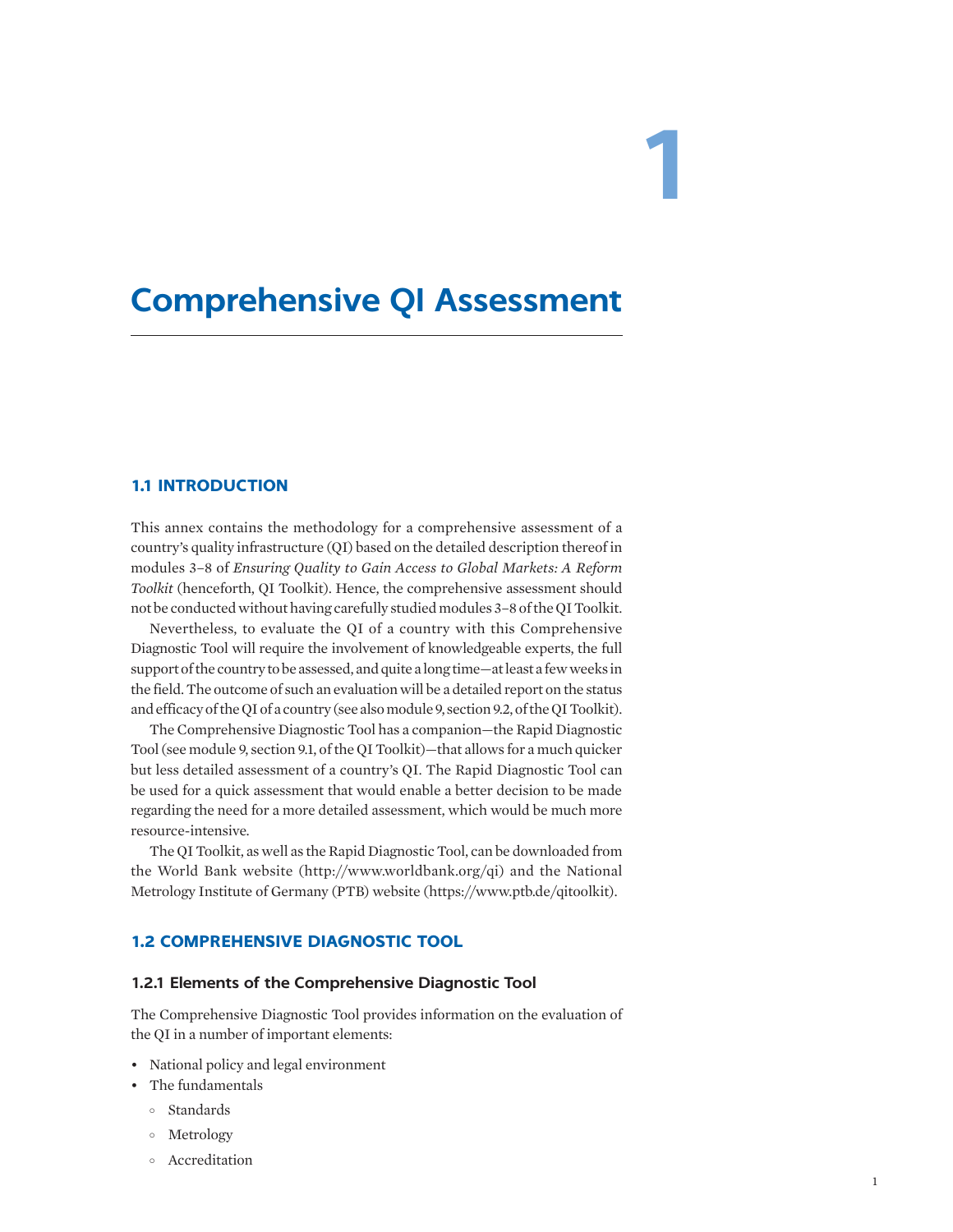- Conformity assessment
	- ° Inspection
	- ° Testing
	- ° Product certification
	- ° Management system certification
- Technical regulation framework
	- ° Technical regulation
	- ° Legal metrology

The Comprehensive Diagnostic Tool questionnaire is provided as an online tool for practitioners. The questionnaire and details of its use can be found in this annex, available on the World Bank website [\(http://www.worldbank.org/qi\)](http://www.worldbank.org/qi), as well as on the PTB website (<https://www.ptb.de/qitoolkit>).

#### **1.2.2 Approach of the Comprehensive Diagnostic Tool**

The Comprehensive Diagnostic Tool follows a specific logic, starting from the policy and legal environment before dealing with each of the QI elements. The outcome of the evaluation provides qualitative results that an expert can turn into quantitative results. Over and above in-depth reports, the results can therefore also be made visible in dashboard-type images for a more rapid understanding of situations when discussing them with counterparts.

#### *Coordinating the QI: The policy and legal environment*

The various elements of the QI are interrelated, and coordination of their responsibilities and services is an important parameter. Hence, while dealing with the various elements of the QI individually, their overall coordination should not be neglected.

Such coordination is usually provided for in government policy, such as a national quality policy, that clarifies the interdependence between the fundamentals, QI services, technical regulations, and the market. It should also be related to the broader trade or export development policies. Furthermore, the coordination between (a) the fundamentals and QI services, and (b) the technical regulation (the mandatory manifestation of the QI) is provided for in what is generally known as a technical regulation framework. Therefore, evaluation of the quality policy and the technical regulation framework are included in the Comprehensive Diagnostic Tool.

#### *The "pillar and building block" approach*

In constructing a diagnostic tool for each of the identified elements of the QI, it is useful to consider the "effectiveness" of each of the QI elements in relation to four pillars:

- *Pillar 1: Legal and institutional framework*, in which the broader environment within which the entity is legally established and operating is considered
- *Pillar 2: Administration and infrastructure*, in which the organizational structure and the necessary infrastructure of the entity to fulfill its responsibilities are considered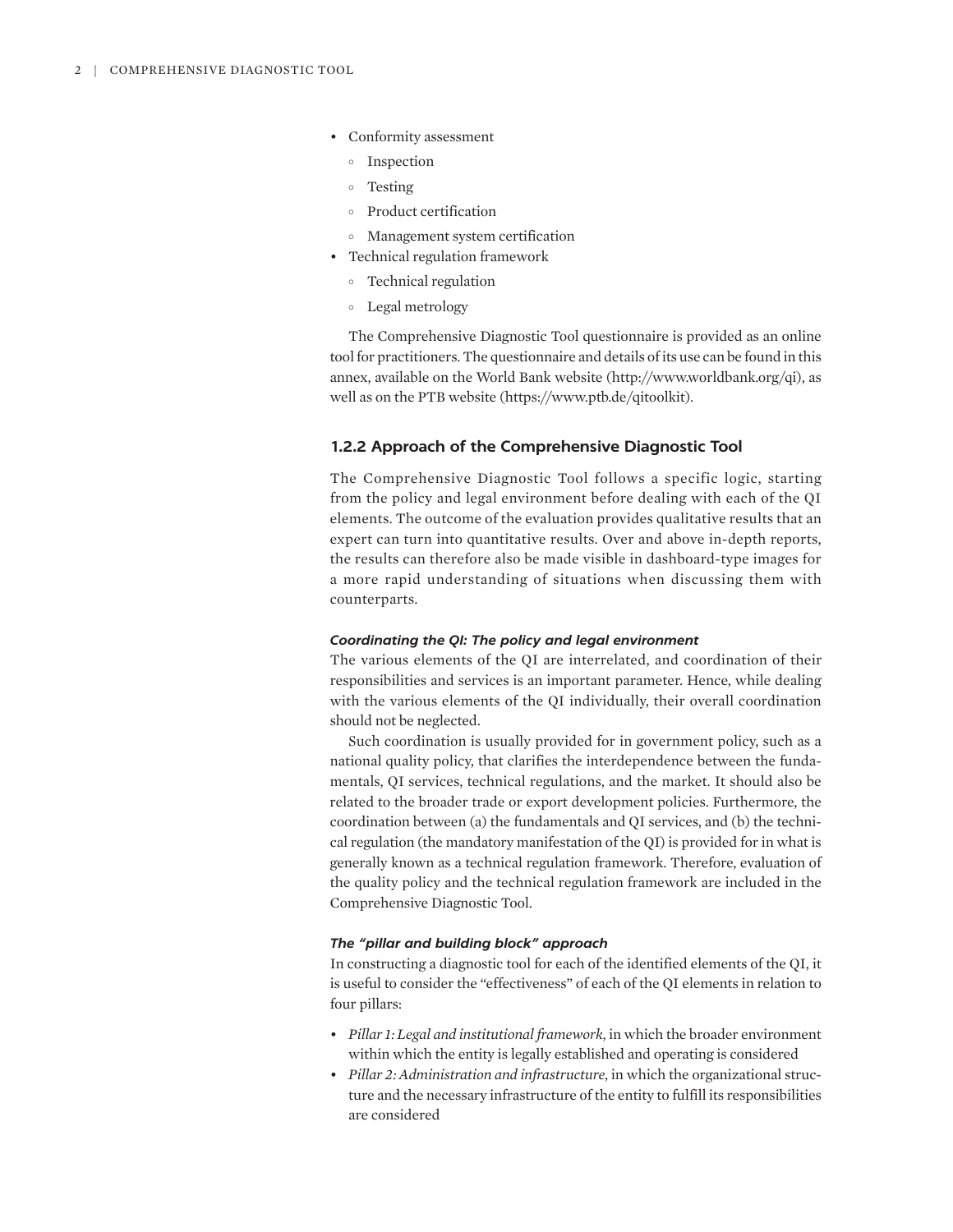- *Pillar 3: Service delivery and technical competency*, in which the output and services of the entity are considered, with special emphasis on their demonstrable quality
- *Pillar 4: External relations and recognition*, in which the important liaisons of the entity with relevant regional and international organizations are considered in view of the need to be acknowledged for its output and services

Each of these pillars consists of building blocks that have to be in place for the QI element to function optimally and to comply with international good practices and requirements. Some of the building blocks for each of the QI elements would be similar, but there will also be quite a few differences. Such an approach can be illustrated as being a "building" (figure 1.1).

#### *Weighted or not weighted*

In allocating a quantitative measure to the various building blocks, the question of whether all of them are of equal weight needs to be clarified. Arguably, some of the building blocks must be in place; otherwise, the QI element has no chance of being considered established or recognized. These could be considered "fundamental." At a second level are the "major" building blocks, those





*Source:* Adapted from PTB 2007. ©National Metrology Institute of Germany (PTB). Reproduced with permission from PTB; further permission required for reuse.

*Note:* QI = quality infrastructure. WTO TBT Agreement = World Trade Organization Agreement on Technical Barriers to Trade.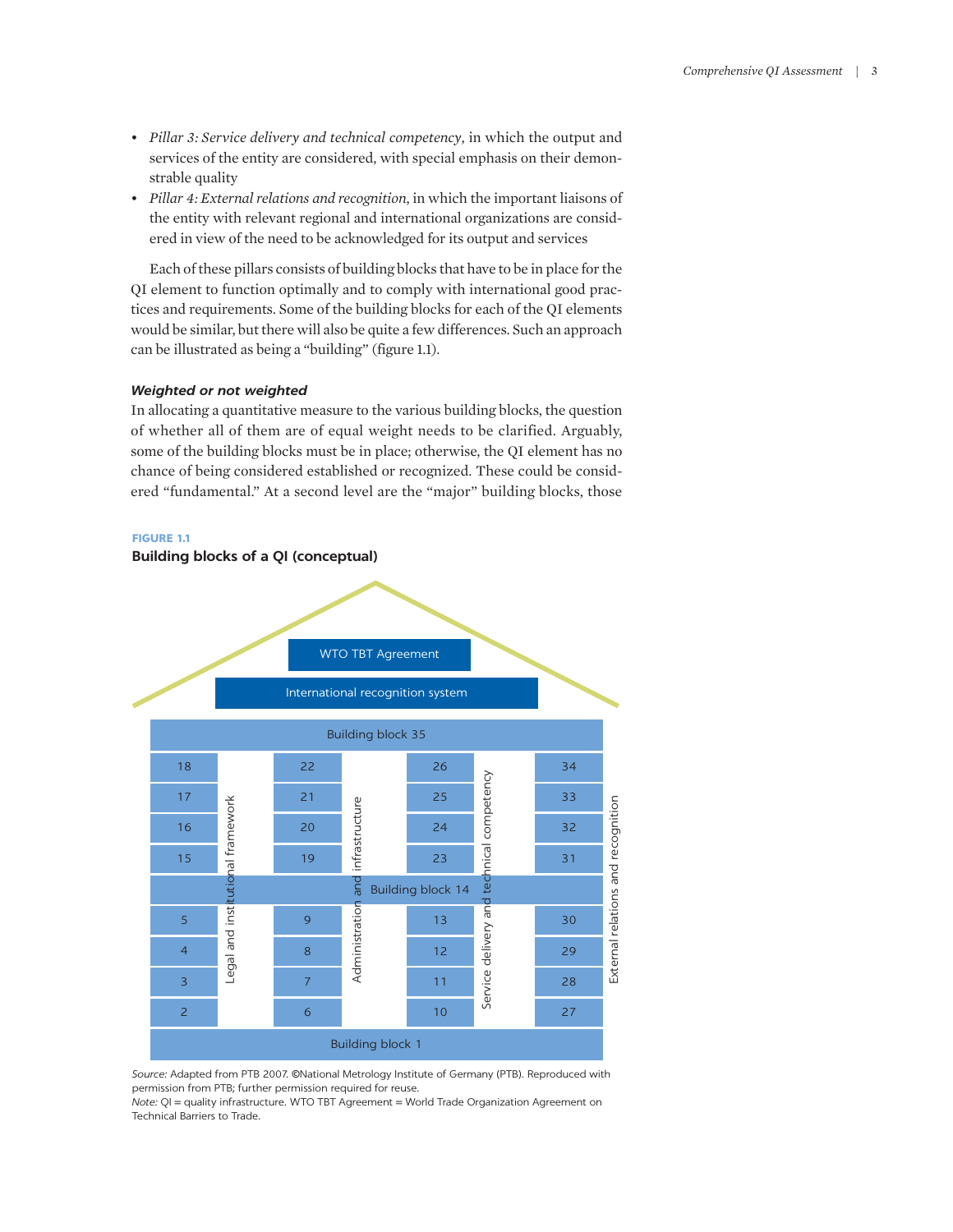necessary for the service delivery to be effective and efficient. At the third level are the "minor" building blocks, those in which the custom and practice of the country play a role rather than international practices. The quantitative evaluation will have to take cognizance of such differences.

A supplementary way of looking at the absolute necessity or otherwise of a specific element or service of the QI would be to consider it as part of (a) the *basic QI* (relevant for a low- or middle-income country approach); (b) an *advanced QI* (relevant for an economywide approach); or (c) ultimately as a *mature or innovative QI* (relevant for a high-income economy or world-class approach). If there is virtually no QI established, then a *rudimentary* state exists, which is a major challenge for the country irrespective of its development status (see also module 2, section 2.2.2, of the QI Toolkit). The country's development status is not equally relevant for all the QI elements; it is more relevant for those of a more technical nature, such as metrology. It certainly influences the decision about which level of technical support a country needs. This evaluation is included in all of the elements of the QI because of the differences; it is difficult to provide a structure that is valid for all.

#### *Assessment and infrastructure*

A comprehensive assessment of the QI of a country is a complex undertaking. It is virtually impossible to reduce the outcome of such an assessment to a single figure or a simple pronouncement. There are just too many possibilities and nuances that have to be considered, too many externalities that have an influence.

Therefore, the Comprehensive Diagnostic Tool endeavors to provide for a qualitative and quantitative approach for each of the QI elements, which can be made visible in a "building" showing the state of implementation through color-coded "bricks" (figure 1.2), a radar-type diagram (figure 1.3) for the individual elements, or a dashboard illustration for the QI collectively (figure 1.4), supported by extensive narrative.

For each of the building blocks, the comprehensive diagnostic

- Provides details about the best practices against which the building block should be compared, under the heading "What is meant";
- Shows how the building block can be demonstrated (that is, describing the elements that indicate that the practice exists), under the heading "How can it be demonstrated"; and
- Shows where the assessor could find information to support the existence of such practices, under the heading "Existing information/reporting/ monitoring."

For each building block, an indication as to whether it is "fundamental," "major," or "minor" is also provided. This will help the assessor to determine the extent and significance of the gap between the current situation and international good practices, which in turn will be an indication of the "effectiveness" or otherwise of the QI elements in the country, leading ultimately to a judgment call on how much support the country would need to develop its QI to the point where it meets the needs of its stakeholders.

The evaluation is therefore a complex array of levels of (a) *implementation* ("implemented," "mostly implemented," "partially implemented," or "not implemented"); and (b) *classification* ("fundamental," "major," or "minor"). A judgment call will have to made to determine how far a project wishes to take the capacity-building exercise. A reasonable approach would be that the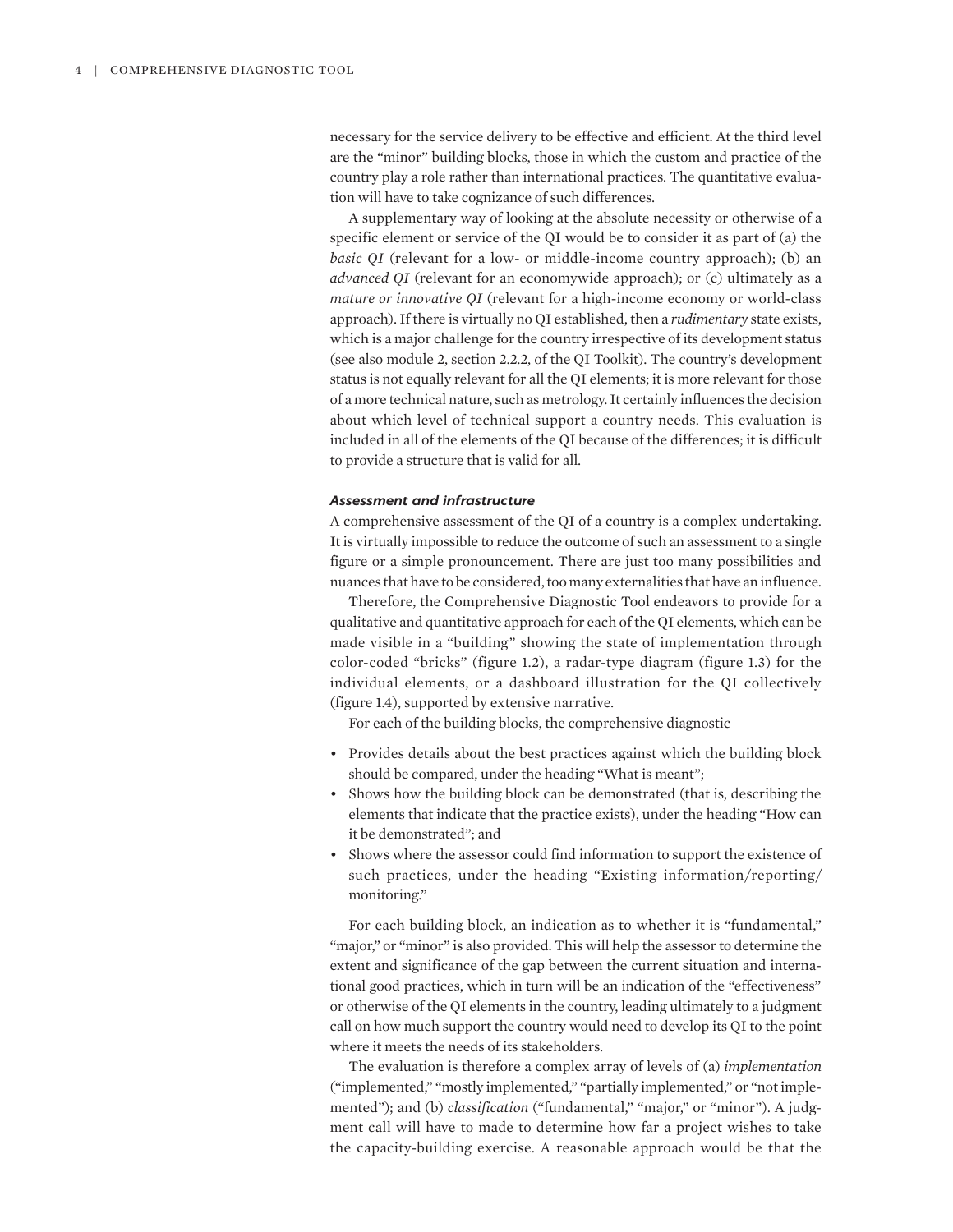#### **FIGURE 1.2**

**Implementation of a QI entity, by building block status (conceptual)** 



*Source:* Adapted from PTB 2007. ©National Metrology Institute of Germany (PTB). Reproduced with permission from PTB; further permission required for reuse.

*Note:* QI = quality infrastructure. WTO TBT Agreement = World Trade Organization Agreement on Technical Barriers to Trade. Figure shows a "dashboard"-type illustration that tells the viewer at a glance what the implementation status is without having to read through lengthy reports. Once all building blocks are green, then implementation is complete.

#### **FIGURE 1.3**

#### **Radar diagram of QI entity's implementation status (conceptual)**



*Note:*  $QI$  = quality infrastructure. Each number around the outside corresponds to a building block, whereas the values 0–4 are either a direct result of the rapid diagnostic or the representation of the percentile-based results of the comprehensive diagnostic (4 being 100 percent and 2 being 50 percent).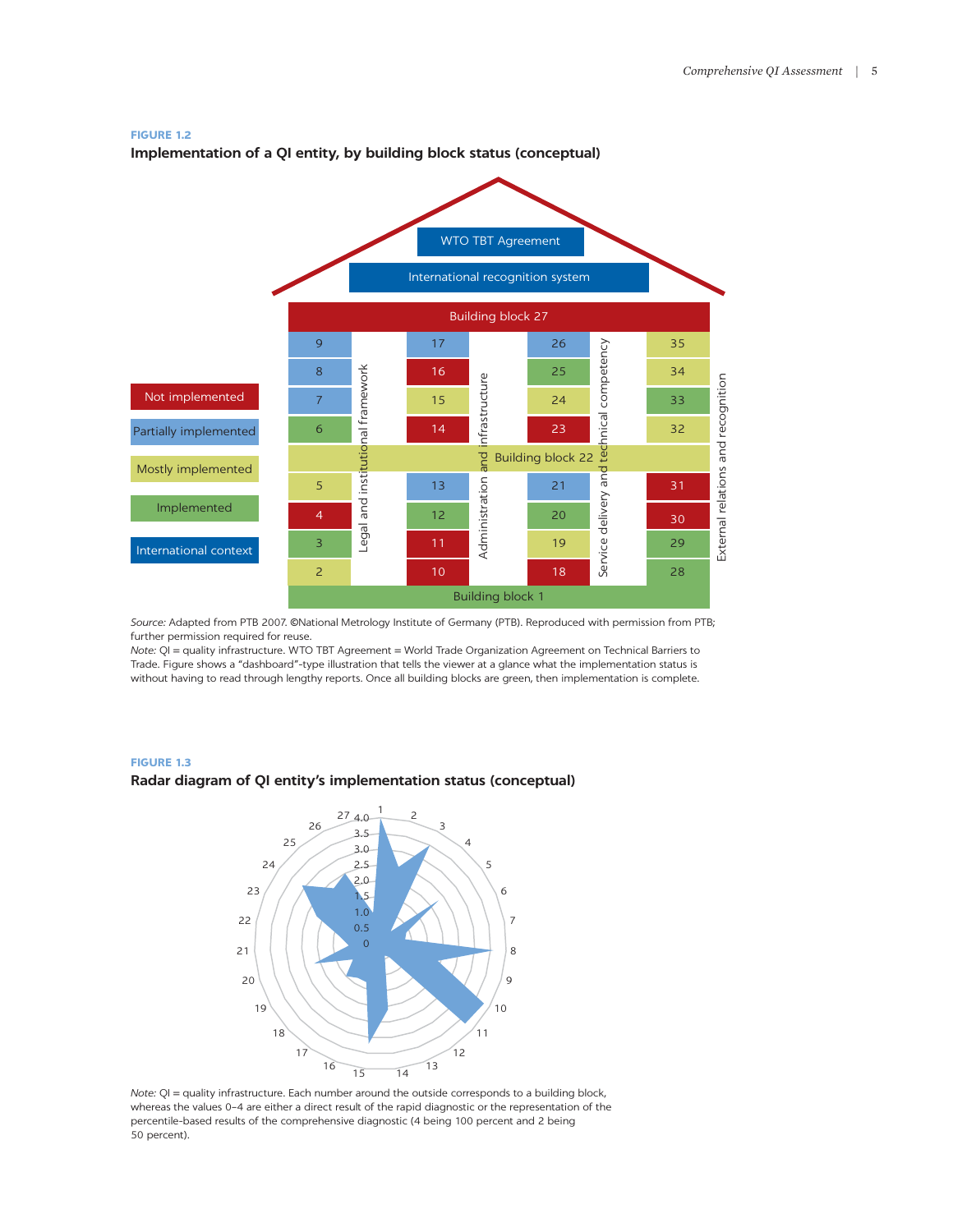

#### **FIGURE 1.4 Dashboard illustration of QI implementation status, by QI element (conceptual)**

*Note:* QI = quality infrastructure. In each radar diagram, the numbers around the outside correspond to building block numbers, whereas the values 0–4 are either a direct result of the rapid diagnostic or the representation of the percentile-based results of the comprehensive diagnostic (4 being 100 percent and 2 being 50 percent).

"fundamentals" must be dealt with, and the "major" issues likewise. The "minor" issues are, to some extent, "nice-to-haves" or "nonmandatory" and would be included, resources permitting.

To depict the "building" (figure 1.2) or construct a radar diagram (figure 1.3), the implementation status of each of the building blocks has to be given a numerical value (that is, the percentage implemented). In this Comprehensive Diagnostic Tool, the expert assessing the QI will have to provide a quantitative and qualitative result based on the expert's experience, as well as the narrative in the various sections of this diagnostic tool, and it has to be an evaluation based on a matrix-type approach. The question-andanswer methodology in the Rapid Diagnostic Tool (discussed in module 9, section 9.1, of the QI Toolkit) can provide some guidance in this respect.

Once the percentages are determined, it is fairly easy to construct a radar diagram (figure 1.3). To depict the "building" will take an additional step. The percentages can be grouped into four categories, such as the following:

- *More than 75.1 percent:* Implemented
- *50.1–75 percent:* Mostly implemented